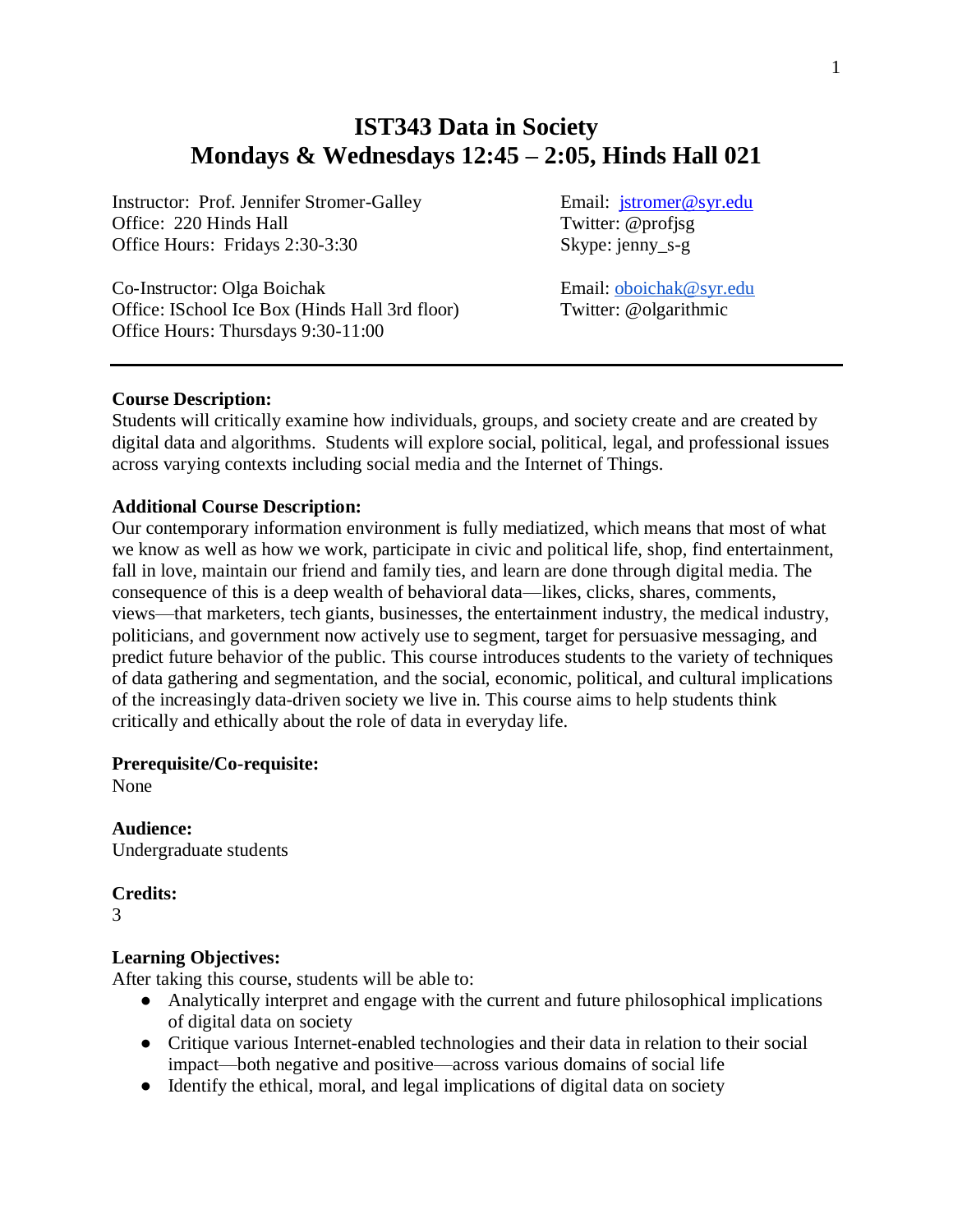- Understand how history and our values have led to the current manifestations of digital data in society
- Have a sense of how people, democratic processes, and citizenship, can affect the impact of digital data on society
- Generate alternative design solutions to remedy issues with the design of Internet-enabled technologies

# **Required Books and Readings:**

Broussard, Meredith. (2018). *Artificial unintelligence: How computers misunderstand the world*. Cambridge, MA: MIT Press.

- Cheney-Lippold, John. (2017). *We are data: Algorithms and the making of our digital selves.* New York University Press.
- Hersh, Eitan D. (2015). *Hacking the electorate: How campaigns perceive voters.* Cambridge University Press.
- Neff, Gina & Dawn Nafus. (2016). *Self-tracking.* Cambridge, MA: MIT Press.

# **Course Requirements and Expectations:**

# **Expectations:**

This course meets the learning objectives through reading the writings of several experts on the topic of data in society. We want you to engage fully with the required books, and so much of our focus will be on their writing and considering current events that highlight or contradict what you see in the readings and then engaging in discussion and activities based on these readings. You will be expected to read approximately *75-100 pages a week*. Yes, it's a lot of reading, but that reading will drive our class-time together, so it's essential you do it so that you can contribute meaningfully.

Attendance is expected. You can't participate if you aren't attending class. If you miss four or more classes without a legitimate reason (such as sports travel, a death in the family, etc.), then your participation grade will drop a full letter grade (e.g. if you had been earning a B+ on participation, your participation grade will drop to a C+).

Prof. JSG and Ms. Boichak want to communicate with you in a timely manner. Please note that we cannot guarantee a timely response to notes sent after 6 pm during the week nor on weekends. We are both trying to maintain some sense of work/life balance. For Prof. JSG email and twitter DMs are the best way to reach her. For Ms. Boichak email is the best way to reach her.

# **Assignments and Grading:**

- Participation (15% of overall grade)
- 4 reading-related activities (5% each 20% of overall grade)
- In-class writing (30% of overall grade)
- Final Project (35% of overall grade)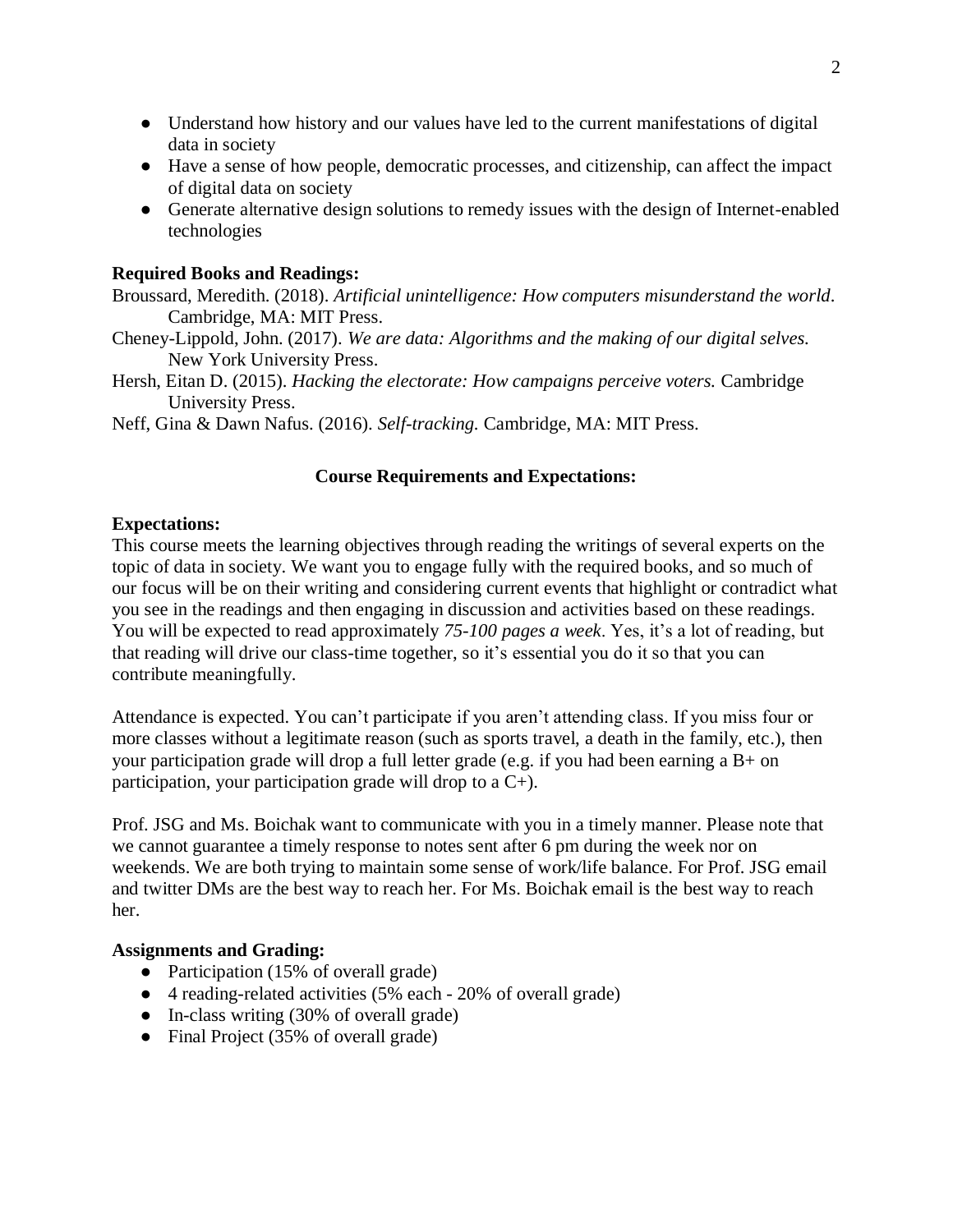#### **Grade Scale:**

| A 100 - 94    | $C+79-76$     |
|---------------|---------------|
| A-93 - 90     | $C$ 75 - 73   |
| $B+86-89$     | $C - 72 - 70$ |
| B 85 - 83     | $D$ 69 - 60   |
| $B - 82 - 80$ | F < 60        |

#### **Class Participation:**

*Participation* – We want to create several different ways for you to contribute insights and knowledge to this class to enrich the community we are building together this semester. The first week of class, we will discuss and then select the digital means you would like to participate. In addition, we expect you to come to class fully prepared. That means you will have not only read the required reading but thought about it and sought out examples that you can share with the class that illustrate the ideas from the required reading. Participation grading will be based on \*quality\* of the contributions related to the readings and connecting them to current events.

# **Small Projects and Writing:**

*Writing on the Readings*. To help support you doing the readings and to contribute to rich class discussion, there will be short writing tasks at the start of each class on the assigned readings. *Small Projects*. At the beginning of each book, you will be given a specific analysis assignment that allows you to explore ideas from the book, for example to suggest a redesign of a social media platform to enable greater privacy. The class period after we finish the book is set aside as a discussion day where you will briefly share with the class what you did or what you learned, and the analysis will be due that day.

# **Final Project:**

You will download your personal data from the platforms that you frequently use to create your own post-demographic profile (we will teach you how to do this). Bringing in the concepts you've learned in class, you will focus on a few analytical dimensions of your digital footprint across platforms (e.g., identity, lifestyle, travel, political affiliation, consumer preferences, search history, etc.), and use your online data to analyze the digital "portrait" you present to the data collection platforms that hold your data. You will be offered a range of options to structure your final project, and it will be graded based on the creativity and the use of class readings and ideas in your analysis.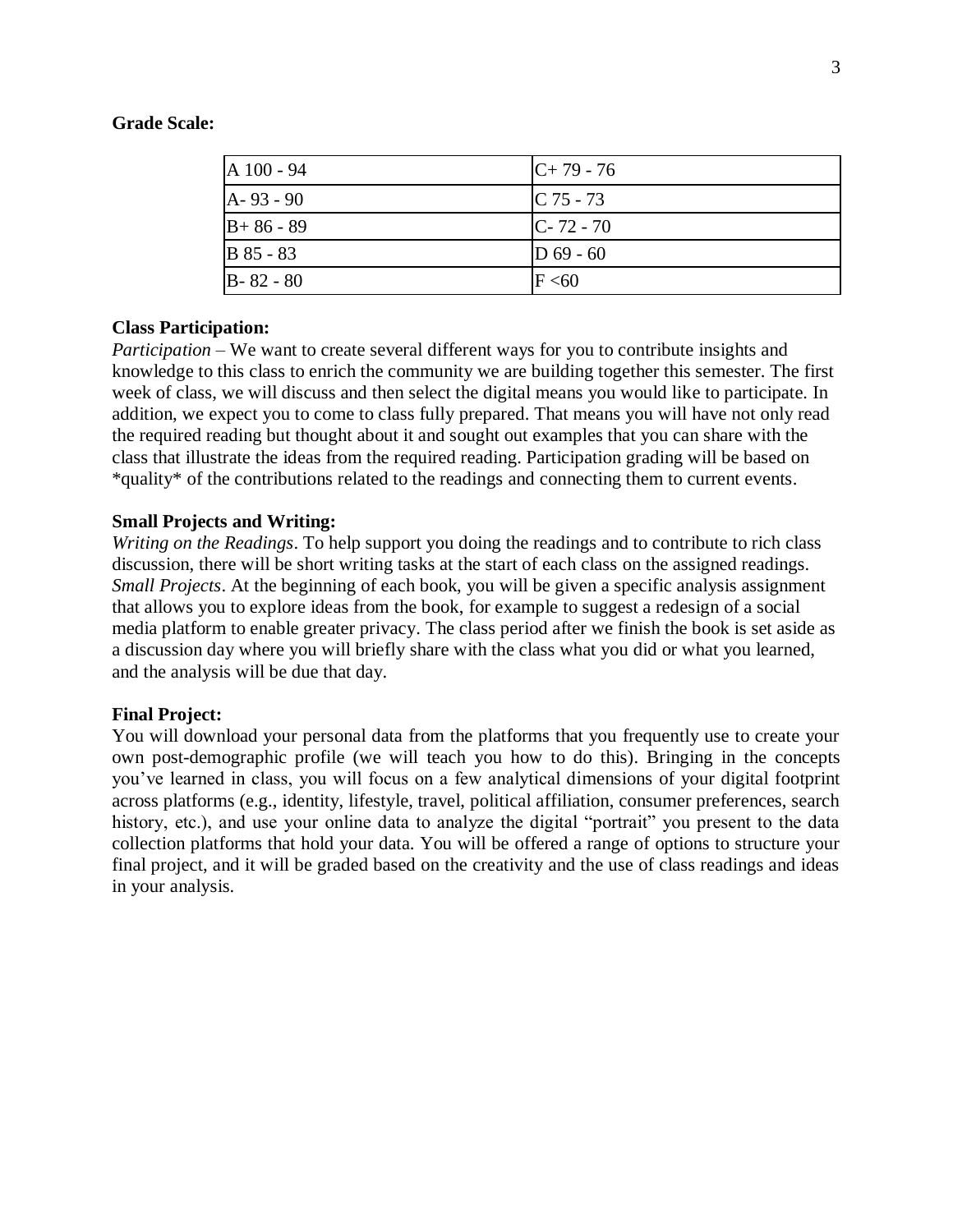#### **Course Policies**

*Digital Devices:* It pains us to have to do this, but there will be a strict NO digital technologies (laptops, tablets, cell phones) during class time, except for the use of assigned reading materials or when the class is allowed to look at online examples or do activities for the purposes of class illustration or discussions. Research has proven that human brains can't multitask, so to facilitate the greatest knowledge transfer, these distractors and tempters will not be allowed. Students who wish to use digital technologies beyond approved times must see Prof. JSG to request an exception.

*Use of Blackboard:* This course involves the use of Syracuse University's Blackboard system as an online tool. The environment is composed of a number of elements that will help you be successful in both your current coursework and your lifelong learning opportunities. To access Blackboard, go to the following URL: http://blackboard.syr.edu Use your Syracuse University NetID & Password to log into Blackboard. This specific course will appear in your course list.

To search for answers to your Blackboard questions, visit the Answers self-help knowledge base at https://answers.syr.edu/display/blackboard01/Blackboard. If you have problems logging in or need assistance with Blackboard, contact the ITS Service Center at: help@syr.edu or 315.443.2677. The Syracuse University Blackboard support team will assist you.

*Academic Integrity:* Syracuse University's Academic Integrity Policy reflects the high value that we, as a university community, place on honesty in academic work. The policy defines our expectations for academic honesty and holds students accountable for the integrity of all work they submit. Students should understand that it is their responsibility to learn about coursespecific expectations, as well as about university-wide academic integrity expectations. The policy governs appropriate citation and use of sources, the integrity of work submitted in exams and assignments, and the veracity of signatures on attendance sheets and other verification of participation in class activities. The policy also prohibits students from submitting the same work in more than one class without receiving written authorization in advance from both instructors. Under the policy, students found in violation are subject to grade sanctions determined by the course instructor and non-grade sanctions determined by the School or College where the course is offered as described in the Violation and Sanction Classification Rubric. SU students are required to read an online summary of the University's academic integrity expectations and provide an electronic signature agreeing to abide by them twice a year during pre-term check-in on MySlice. For more information about the policy, see [http://class.syr.edu/academic](http://class.syr.edu/academic-integrity/policy/)[integrity/policy/.](http://class.syr.edu/academic-integrity/policy/)

We take academic integrity very seriously. Misconduct is judged based on the severity and perceived intent. Punishment may range from a reduced score on an assignment to failing the class, depending on the severity of the incident. In all cases, we will report the incident to the Academic Integrity Office.

*University Attendance Policy:* Attendance in classes is expected in all courses at Syracuse University. Students are expected to arrive on campus in time to attend the first meeting of all classes for which they are registered. Students who do not attend classes starting with the first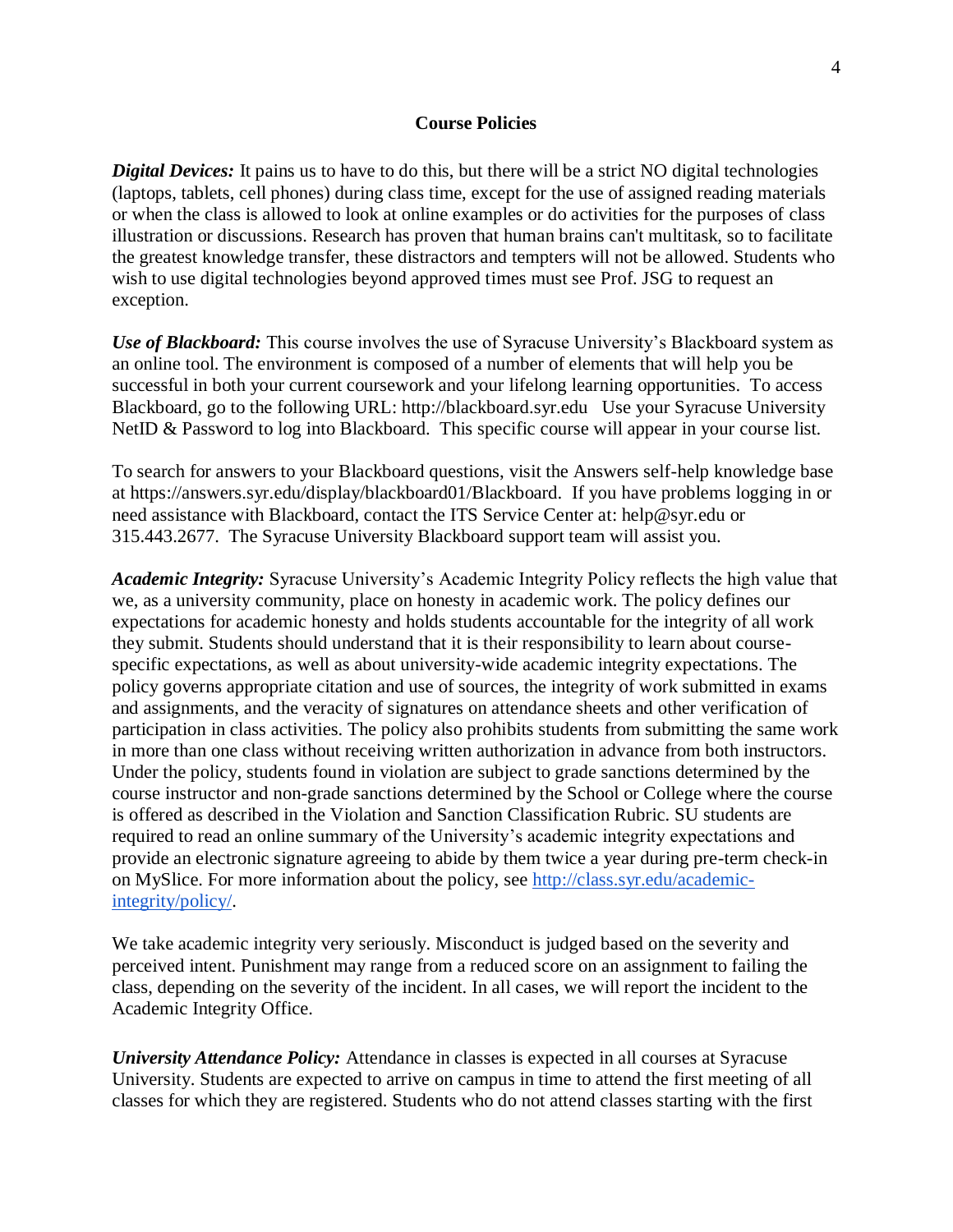scheduled meeting may be academically withdrawn as not making progress toward degree by failure to attend. Instructors set course-specific policies for absences from scheduled class meetings in their syllabi.

It is a federal requirement that students who do not attend or cease to attend a class to be reported at the time of determination by the faculty. Students should also review the university's religious observance policy and make the required arrangements at the beginning of each semester.

*Disability-Related Accommodations:* We value diversity and seek to promote meaningful access to educational opportunities for all of my students. My goal is to create learning environments that are useable, equitable, inclusive and welcoming. If there are aspects of the instruction or design of this course that result in barriers to your inclusion or accurate assessment or achievement, We invite you to meet with us to discuss additional strategies beyond accommodations that may be helpful to your success.

If you believe that you need accommodations for a disability, please contact the Office of Disability Services (ODS), [http://disabilityservices.syr.edu,](http://disabilityservices.syr.edu/) located in Room 309 of 804 University Avenue, or call (315) 443-4498, TDD: (315) 443-1371 for an appointment to discuss your needs and the process for requesting accommodations. ODS is responsible for coordinating disability-related accommodations and will issue students with documented Disabilities Accommodation Authorization Letters, as appropriate. Since accommodations may require early planning and generally are not provided retroactively, please contact ODS as soon as possible.

*Religious Observances:* SU religious observances notification and policy, found at [http://hendricks.syr.edu/spiritual-life/index.html,](http://hendricks.syr.edu/spiritual-life/index.html) recognizes the diversity of faiths represented among the campus community and protects the rights of students, faculty, and staff to observe religious holidays according to their tradition. Under the policy, students are provided an opportunity to make up any examination, study, or work requirements that may be missed due to a religious observance provided they notify their instructors before the end of the second week of classes for regular session classes and by the submission deadline for flexibly formatted classes. An online notification process is available for students in *My Slice / StudentServices / Enrollment / MyReligiousObservances / Add a Notificatio*n**.** Instructors may access a list of their students who have submitted a notification in My Slice Faculty Center.

**Policy on Student Academic Work:** Educational use of student work: Prof. JSG intends to use academic work that you complete this semester for educational purposes in this course during this semester. I intend to use academic work that you complete this semester in subsequent semesters for educational purposes. Before using your work for that purpose, I will either get your written permission via email or render the work anonymous by removing all your personal identification.

*Discrimination or Harassment:* The University does not discriminate and prohibits harassment or discrimination related to any protected category including creed, ethnicity, citizenship, sexual orientation, national origin, sex, gender, pregnancy, disability, marital status, age, race, color, veteran status, military status, religion, sexual orientation, domestic violence status, genetic information, gender identity, gender expression or perceived gender.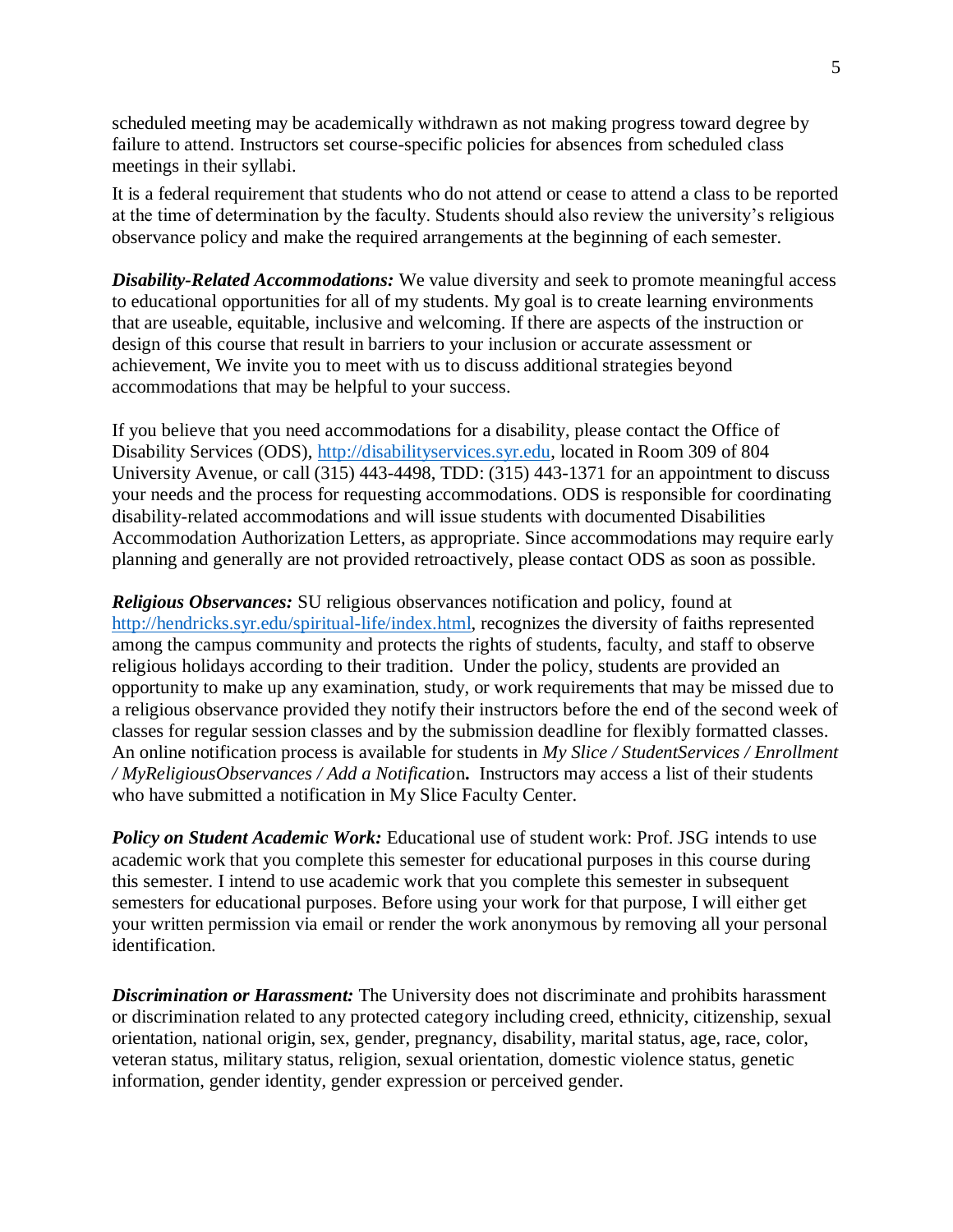Any complaint of discrimination or harassment related to any of these protected bases should be reported to Sheila Johnson-Willis, the University's Chief Equal Opportunity & Title IX Officer. She is responsible for coordinating compliance efforts under various laws including Titles VI, VII, IX and Section 504 of the Rehabilitation Act. She can be contacted at Equal Opportunity, Inclusion, and Resolution Services, 005 Steele Hall, Syracuse University, Syracuse, NY 13244- 1120; by email: titleix@syr.edu; or by telephone: 315-443-0211.

Federal and state law, and University policy prohibit discrimination and harassment based on sex or gender (including sexual harassment, sexual assault, domestic/dating violence, stalking, sexual exploitation, and retaliation). If a student has been harassed or assaulted, they can obtain confidential counseling support, 24-hours a day, 7 days a week, from the Sexual and Relationship Violence Response Team at the Counseling Center (315-443-4715, 200 Walnut Place, Syracuse, New York 13244-5040). Incidents of sexual violence or harassment can be reported non-confidentially to the University's Title IX Officer (Sheila Johnson Willis, 315-443- 0211, titleix@syr.edu, 005 Steele Hall). Reports to law enforcement can be made to the University's Department of Public Safety (315-443-2224, 005 Sims Hall), the Syracuse Police Department (511 South State Street, Syracuse, New York, 911 in case of emergency or 315-435- 3016 to speak with the Abused Persons Unit), or the State Police (844-845-7269). We will seek to keep information you share with me private to the greatest extent possible, but as a professor we have mandatory reporting responsibilities to share information regarding sexual misconduct, harassment, and crimes we learn about to help make our campus a safer place for all.

*Late Assignments and Incompletes:* If you have a legitimate reason for an incomplete or a late assignment, a contract for completing the assignments will be drafted. Students who fail to meet that contract will receive a 0 for the missed assignments and a grade will be given based on what was completed for the course. Assignments may be turned in late with a penalty. The penalty is a reduction of 10% to the letter grade for every 24 hours that the assignment is late.

*Grade Disputes:* Students who wish to dispute a grade may resubmit the assignment for regrading with a one-page statement of explanation of why the paper should be regraded. If the student resubmits, the assignment will be regraded, which means the grade may go up, down, or stay the same. Appeals after this process may be adjudicated by the Program Director.

*Course evaluations:* There will be an end of course evaluation for you to complete this term. This evaluation will be conducted online and is entirely anonymous. You will receive a notification from the Syracuse University Office of Institutional Research & Assessment (OIRA) department in your email account with the evaluation website link and your passcode. Please take the time and fill out this evaluation as your feedback and support of this assessment effort is very much appreciated. The school carefully reviews ratings and comments that you submit, and these factor into decisions about course, program, and instructor development.

*Amendments to this Syllabus:* We reserve the right to alter this syllabus with sufficient notice to students.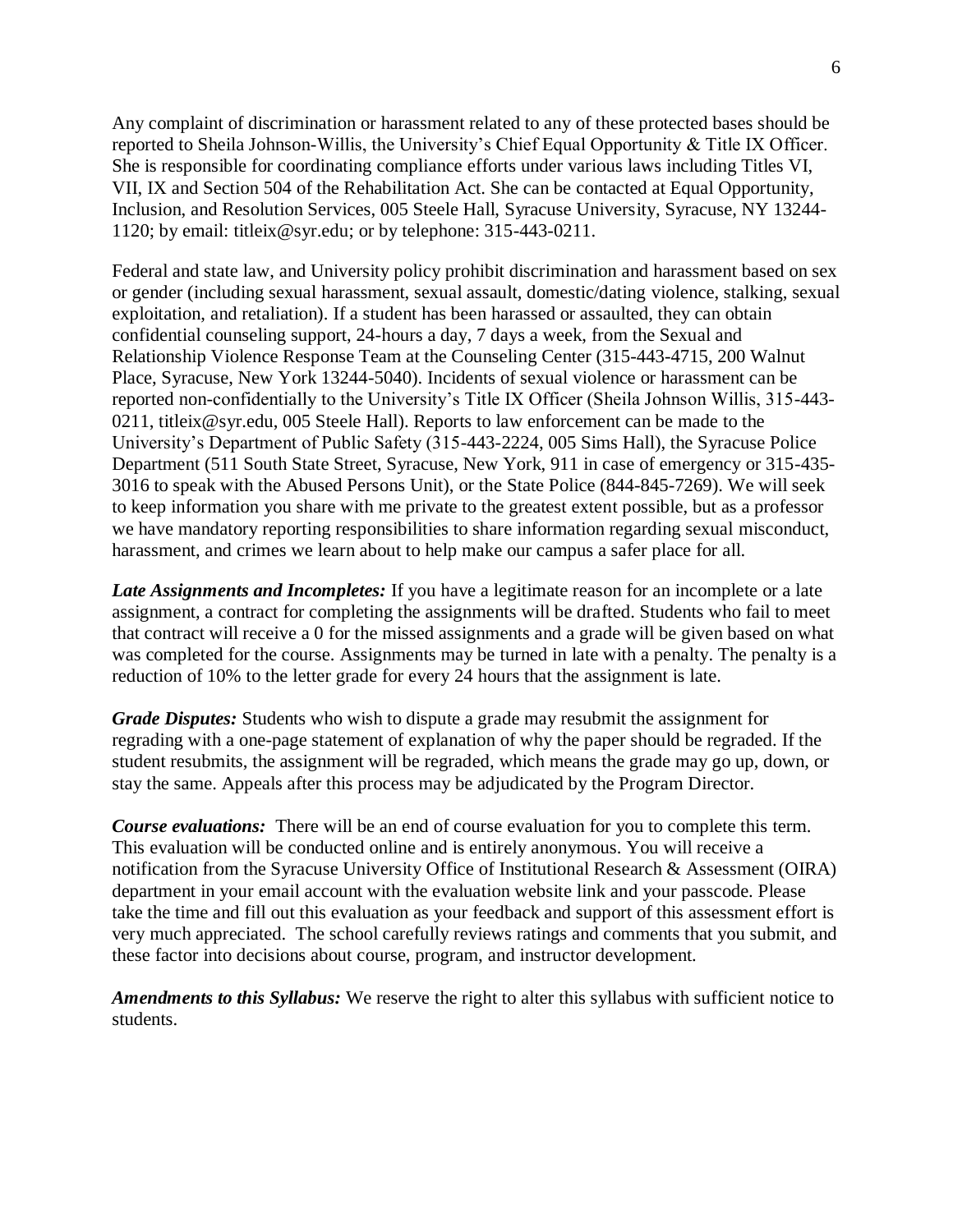| Week                                               | <b>Content</b>                                                                             | <b>Due Dates</b> |  |
|----------------------------------------------------|--------------------------------------------------------------------------------------------|------------------|--|
| M Aug 27                                           | And so it begins                                                                           |                  |  |
| What is <i>Computation</i> and <i>Algorithm?</i>   |                                                                                            |                  |  |
| W Aug 29                                           | Martin Erwig, Chapter 1 "A Path to Understanding." PDF                                     |                  |  |
| M Sept 3                                           | Labor Day $-$ No Class                                                                     |                  |  |
| Who Are We in the Age of Data-Driven Expression?   |                                                                                            |                  |  |
| W Sept 5                                           | John Cheney-Lippold, We Are Data, Chapter 1,                                               |                  |  |
|                                                    | "Introduction" Also available as PDF                                                       |                  |  |
| M Sept 10                                          | We are Data, Chapter 2, "Categorization: Making Data                                       |                  |  |
|                                                    | Useful," and                                                                               |                  |  |
| W Sept 12                                          | We are Data, Chapter 3 "Subjectivity: Who Do They                                          |                  |  |
|                                                    | Think You Are?"                                                                            |                  |  |
| M Sept 17                                          | We are Data, Chapter 4, "Privacy: Wanted Dead or                                           |                  |  |
|                                                    | Alive"                                                                                     |                  |  |
| W Sept 19                                          | Presentations and Discussions of the Small Project                                         | Project 1        |  |
|                                                    | Is Data-Driven Decision-Making Always the Solution?                                        |                  |  |
| M Sept 24                                          | Meredith Broussard, Artificial Unintelligence, Chapter 3                                   |                  |  |
|                                                    | "Hello AI"                                                                                 |                  |  |
| W Sept 26                                          | Artificial Unintelligence, Chapter 4 "Hello, Data                                          |                  |  |
|                                                    | Journalism" + Nikki Usher, Making News at the New York                                     |                  |  |
|                                                    | Times, Chapter 2 "Three Days in the Lives of New York                                      |                  |  |
|                                                    | Times Journalists" PDF                                                                     |                  |  |
| M Oct 1                                            | Artificial Unintelligence, Chapter 5 "Why Poor Schools<br>Can't Win at Standardized Tests" |                  |  |
| W Oct 3                                            | Artificial Unintelligence, Chapter 6 "People Problems"                                     |                  |  |
| M Oct 8                                            | Artificial Unintelligence, Chapter 7 "Machine Learning:                                    |                  |  |
|                                                    | The DL on ML"                                                                              |                  |  |
| W Oct 10                                           | Artificial Unintelligence, Chapter 8 "This Car Won't                                       |                  |  |
|                                                    | Drive Itself"                                                                              |                  |  |
| M Oct 15                                           | Artificial Unintelligence, Chapter 9 "Popular Doesn't                                      |                  |  |
|                                                    | Mean Good"                                                                                 |                  |  |
| W Oct 17                                           | Presentations and Discussions of the Small Project                                         | Project 2        |  |
| <b>How Does Big Data Shape Electoral Politics?</b> |                                                                                            |                  |  |
| M Oct 22                                           | Eitan Hersh, <i>Hacking the Electorate</i> , Chapter 1                                     |                  |  |
|                                                    | "Introduction"                                                                             |                  |  |
| W Oct 24                                           | Hacking the Electorate, Chapter 2 "The Perceived Voter                                     |                  |  |
|                                                    | Model,"                                                                                    |                  |  |
| M Oct 29                                           | Hacking the Electorate, Chapter 3 "The Policy Roots of                                     |                  |  |
|                                                    | Elite Perceptions"                                                                         |                  |  |
| W Oct 31                                           | Hacking the Electorate, Chapter 4 "Campaign Perceptions                                    |                  |  |
|                                                    | Quantified"                                                                                |                  |  |
| M Nov 5                                            | Hacking the Electorate, Chapter 5 "The Perceived                                           |                  |  |
|                                                    | Partisan"                                                                                  |                  |  |

# **Course Schedule IST 343: Data in Society**